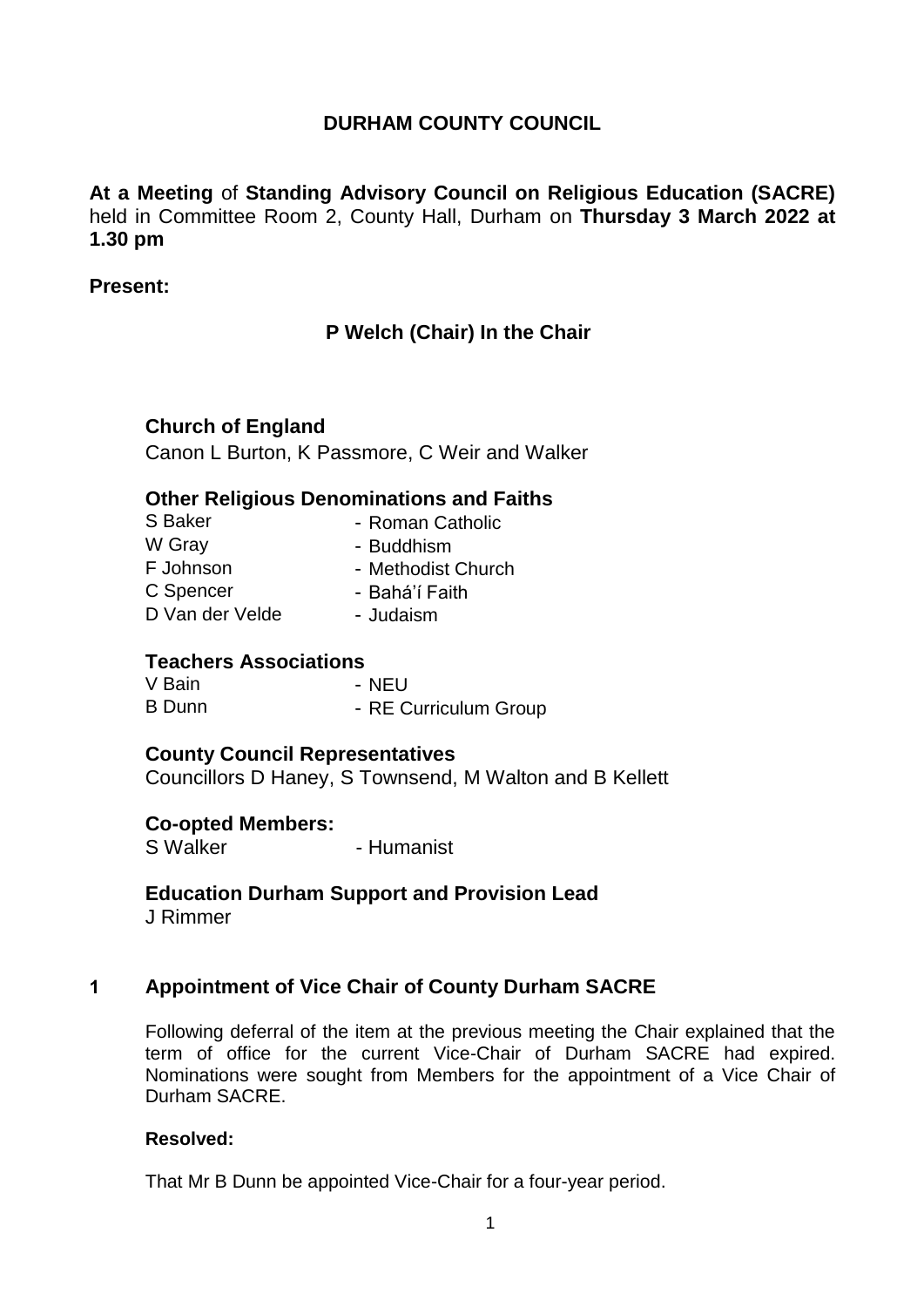## **2 Introductions, Welcome and Apologies**

Apologies for absence were received from A Barron, N Dodd, Reverend R Fisher, A Hartley, B Rasa Dasa, S Lupton, M Turner and Councillor C Varty.

Councillor B Kellett was in attendance as a substitute for Councillor C Varty.

#### **3 Minutes of the meeting held on 4 November 2021**

The minutes of the meeting held on 4 November 2021 were confirmed as a correct record and signed by the Chair.

## **4 Declarations of interest, if any**

There were no declarations of interest.

#### **5 Matters Arising**

There were no matters arising.

#### **6 Roles and Responsibilities of SACRE**

The Standing Advisory Council on Religious Education received a report of the Head of Legal and Democratic Services which provided an explanation of the duty placed upon local authorities under the Education Act 1996, to establish a Standing Advisory Council on Religious Education, including which groups must be appointed a members of the council, and who can be co-opted (for copy see file of Minutes).

The Chair welcome K Clayton, Legal Manager Childrens, Adults & Health who was in attendance to present the report and offer support and advice to SACRE on any proposed changes to the membership.

She explained that the Constitution was last reviewed and amended in 2003. There were currently 5 vacancies in group a) and 3 vacancies in group c). There had also been a request to appoint a humanist representative as a full member in group a), rather than being a co-opted member.

SACRE was therefore invited to provide views to the local authority on the current membership, whilst noting that any decision to change the membership would require an amendment to the SACRE's Constitution, further requiring Cabinet to approve the proposed amendment.

C Spencer asked whether under group (a) there was a legal definition of which religions could be appointed or was this up to SACRE to determine. In response K Clayton advised that she would need to look at the legislation in more depth to be able to provide an answer to that query. S Walker commented that it would be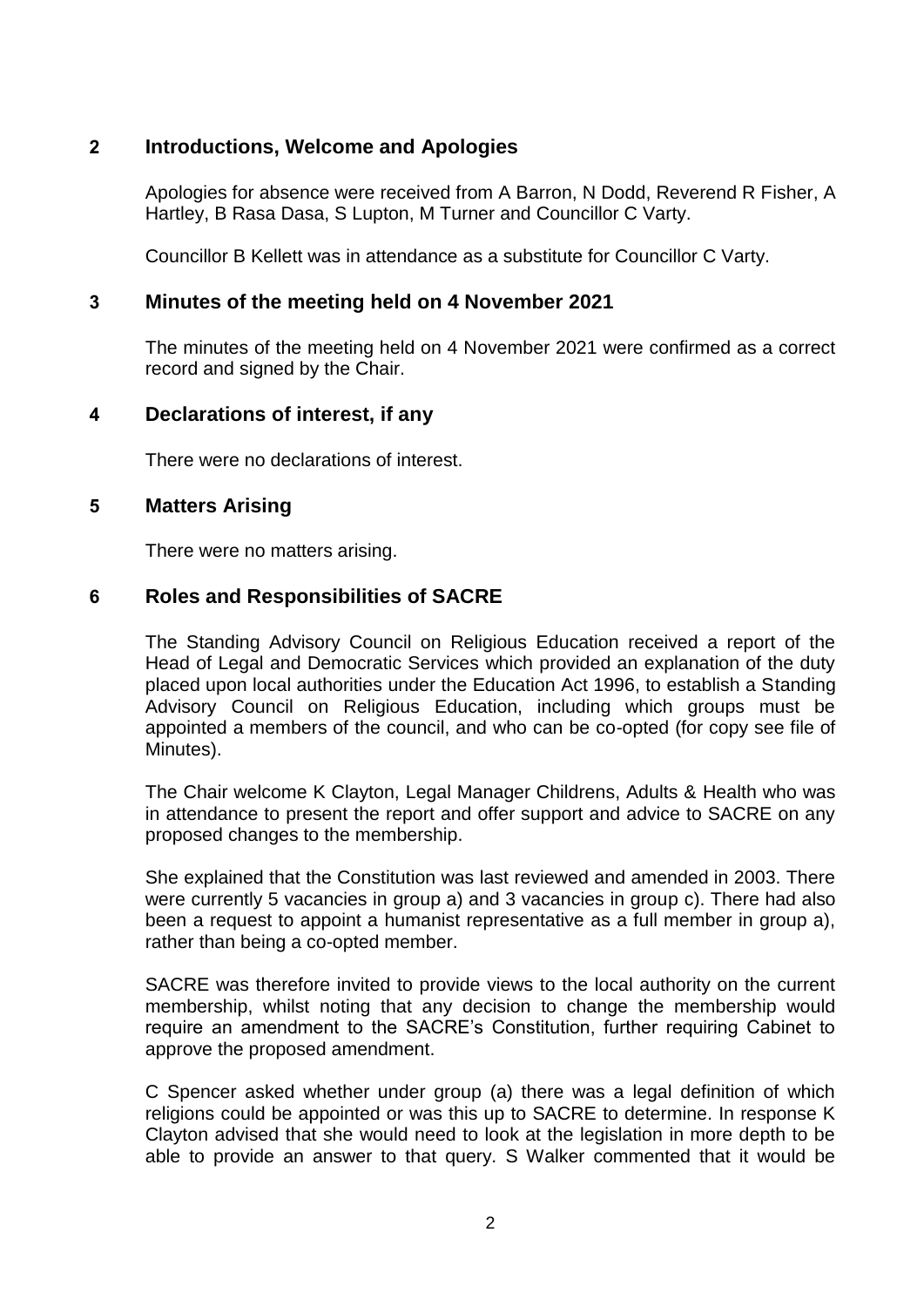unwise to seek to define the word religion and noted the requirements of the Equality Act 2010.

W Gray, commented that she felt it important that SACRE had a broad range of representatives, which included and represented all faiths in County Durham. She further asked whether any further clarification could be provided on paragraph 7(i) and (ii). In response K Clayton advised that both of those paragraphs had been lifted directly from the Act and unfortunately there was no further guidance to expand upon that.

K Passmore noted that that the situation had changed around us drastically since the Act was introduced in 1996, SACRE determined the religious education and felt that a lot that was contained in the Act was open to interpretation and how much weight was placed upon various aspects should be done so with the appropriate legal advice.

The Chair also noted that there was little worship undertaken in community-based schools and the Education Act 1996 did not necessarily meet the reality of what was practiced in schools. K Clayton agreed that the legislation was old and didn't in some circumstances fit the current situation, she further noted that some amendments had been made in Wales to reflect this, however there were no signs at this stage that this would be amended in England.

J Rimmer, commented that 'advising' schools was an interesting word as she felt 'influencing' was a more appropriate word for the role of SACRE and it's input into Religious Education, given the changes in the number of maintained schools and the development of academies since the Education Act was passed. She further referred to changes in expansion of academies in the Levelling Up (2022) White Paper and the possible implications of local authority responsibilities for education in the expected Education white paper government white paper, and furthermore acknowledged that what was happening on the ground was quite different, but how SACRE fulfilled the spirt of the Act was important.

W Gray referred to paragraph 8 of the report and asked whether world views would be considered in the reviewed syllabus. The Chair at this point noted that the current syllabus did introduce world views. He did however feel it was really important to get views from schools first and whether they felt that world views had yet been fully embedded within their schools. K Passmore suggested that it would be helpful to also obtain a national perspective on this issue.

J Rimmer added that this was an ongoing conversation and one which could have continued dialogue within SACRE. A sub-group for example could be helpful as part of a self-review process, alongside curriculum thinking.

Further discussion took place regarding infant education and the differences and difficulties faced in introducing world views at a primary age. As previously discussed, primary representation on SACRE was important and it was noted that this would be picked up in the following agenda item.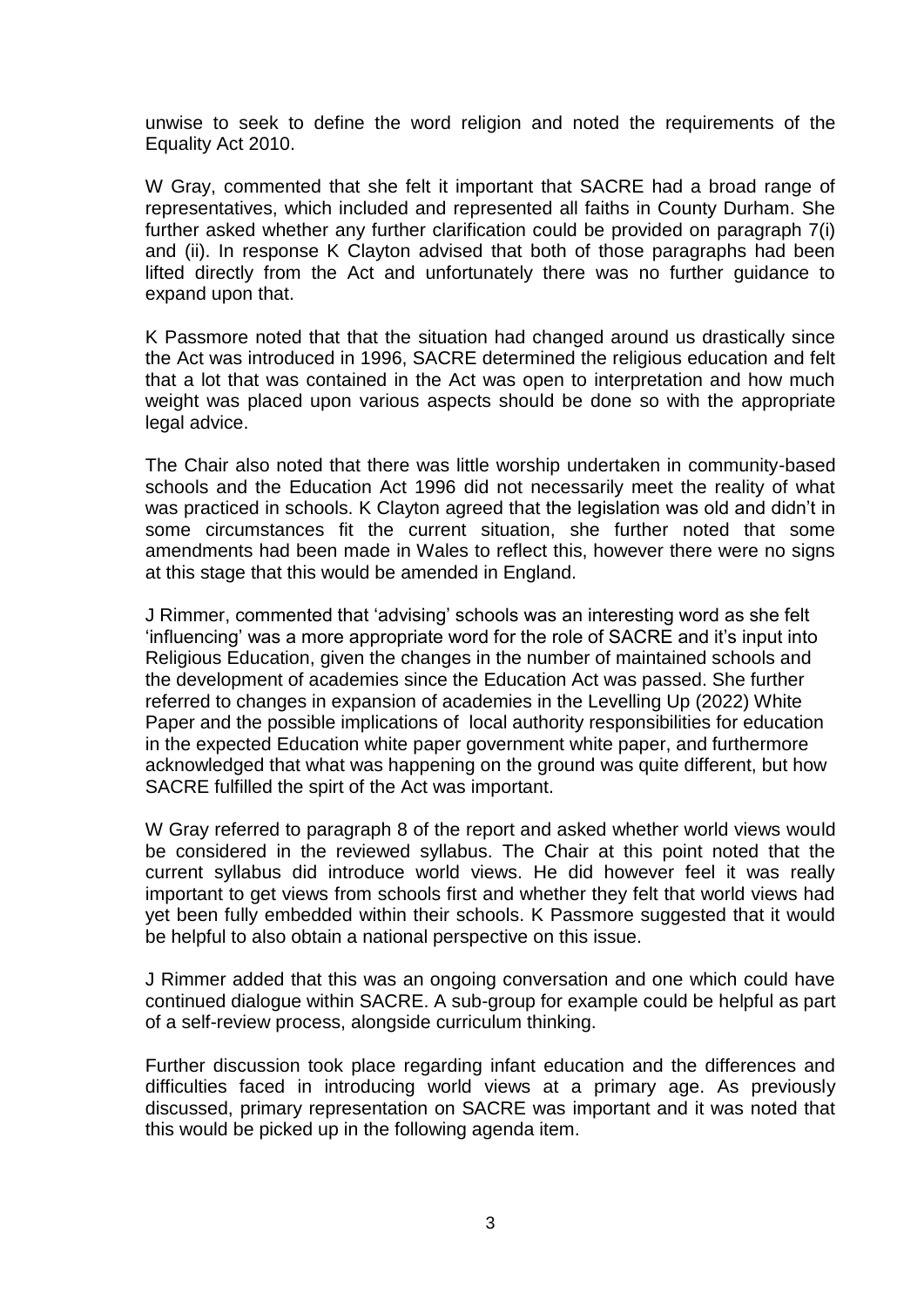The Chair therefore suggested that a working group be established which would look at where schools were at in terms of introducing world views into the classroom and how effectively this was being embedded.

L Burton asked whether it would be possible to seek the input of Catherine Robson, Independent Educational Development Advisor into the working group. In response J Rimmer advised that she would need to seek funding from Education Durham, however in theory yes that would be possible, and agreed to follow this up.

Further discussion took place regarding the budget for SACRE, noting that there were some queries around how funding was allocated to SACRE which required addressing. J Rimmer noted that this had been an ongoing issue and the council had faced severe budget pressures for a number of years, the issues relating to funding for SACRE were not unique, however she was supportive of the request and agreed to seek further information in this regard.

Councillor M Walton agreed to look to obtain further information regarding the budget allocation and report back to the next meeting.

#### **Resolved:**

That the Standing Advisory Council on Religious Education

- i) Note the outline of SACRE's functions
- ii) Note the current membership arrangements
- iii) Including a Standing Item on each agenda on evaluation of impact of the Agreed Syllabus
- iv) Establish a working group to consider world views and relevant advice and guidance to schools

## **7 Chairs Comments**

The Chair at this point took the opportunity to apologies for his non-attendance at the previous meeting due to a family bereavement. He thanked all SACRE members for their well wishes and thanked L Burton for stepping into the role as Chair at short notice.

He went on to provide his views on the post-covid situation in schools and how that the quick move to online learning had transformed the way in which education could be delivered. He added that this did not come without its challenges however and noted that the families in poverty could be harder to reach and engage due to lack of access to resources or other barriers. He did however note that the situation in schools was now normalising, however teachers continued to see the same pressures around workloads.

He further highlighted the ongoing situation in Ukraine and the well-placed role that RE teachers had in schools to sensitively help children make sense of the world.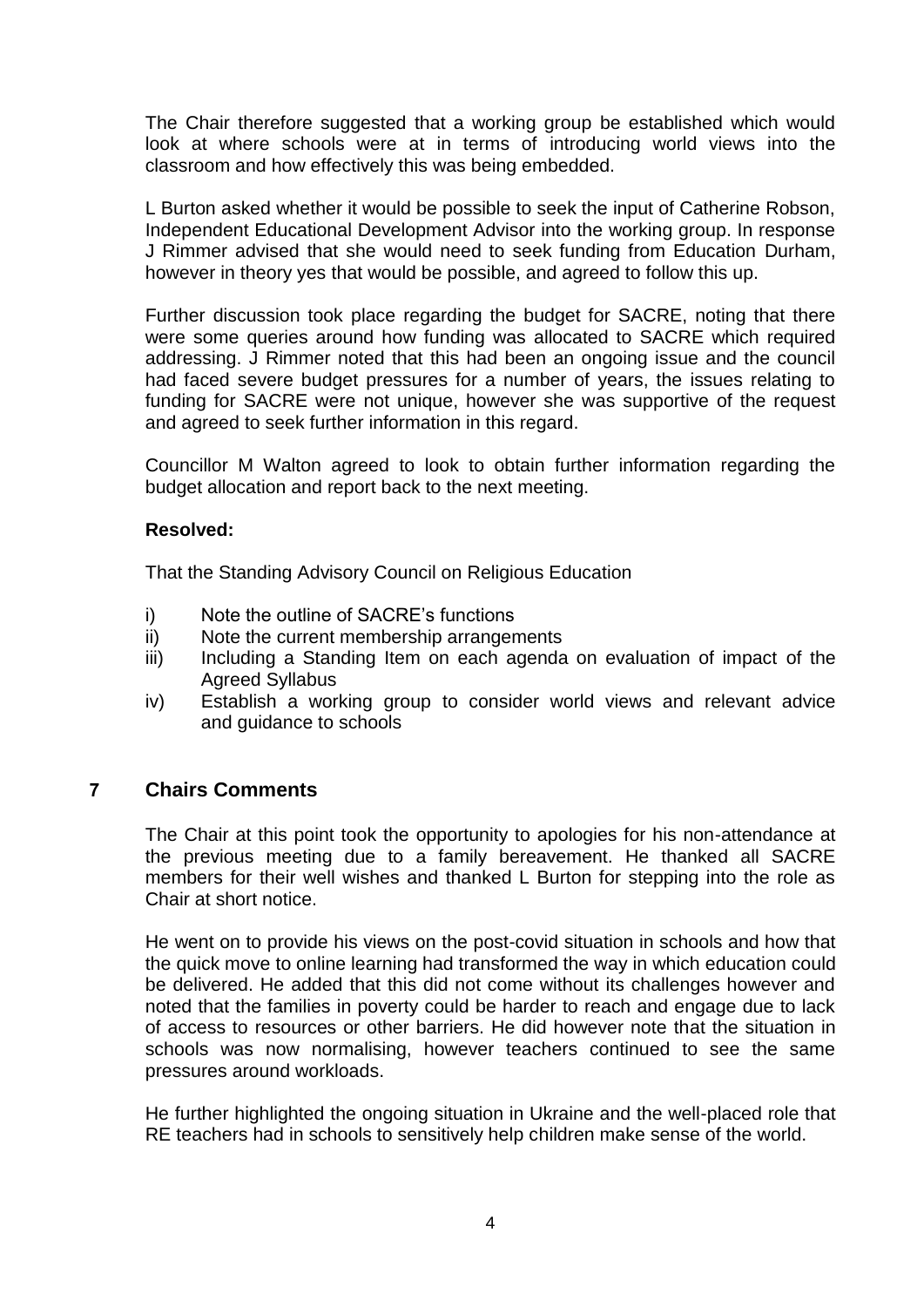It was noted that there were also various briefings online regarding the Ukraine and Russia which may be of value, and these would be circulated following the meeting.

## **8 SACRE Membership Review**

Following a request at a previous meeting the Chair advised that he wished to review the current vacancies on SACRE. He asked for an overview of the vacancies and the groups in which they fell to be outlined in order to determine how best to seek to fill those vacancies. He added that some reflection may be required with further discussion at a future meeting.

Discussion ensued regarding suitable persons who may be interested in taking up vacancies. P Welch asked that the Clerk contact the United Reformed Church with a view to seeking a nomination. He also asked that any other suggested nominations for any of the other category groups be forwarded to him.

With regards to the wider issue of the composition of SACRE, further discussion took place regarding how other SACRE's operated and noted that some statistical information on County Durham's current demographics may be helpful in determining a way forward. A further suggestion of looking at the British Attitudes Survey, which published regional information may also be informative to discussions.

The further matter of the timing of meetings was raised. K Clayton added that whilst it was acknowledged that SACRE felt that evening meetings would better allow for attendance of teachers, it would not be possible to introduce any changes to time or dates of meetings for the forthcoming municipal year as these had already been published online. However, should this be something that SACRE wished to pursue in advance of the next cycle of meetings that could be explored at that time.

As a point of clarification K Clayton advised that any changes to the make up of the current membership would be required to be made via a change to the Constitution and furthermore agreed by Cabinet.

**Resolved:** That the item be placed on the agenda for the next meeting and further information be sought and provided to that meeting regarding prominent religious groups in County Durham.

## **9 Humanist Membership Request**

The Chair advised that this item had been placed on the agenda following a request from S Walker, a humanist representative to become a full member in group (a), rather than being a co-opted member.

K Clayton again advised that should SACRE wish to allow the co-opted member to be appointed under group (a), then an amendment to the SACRE's Constitution would be required with Cabinet to further approve the proposed amendment.

#### **Resolved:**